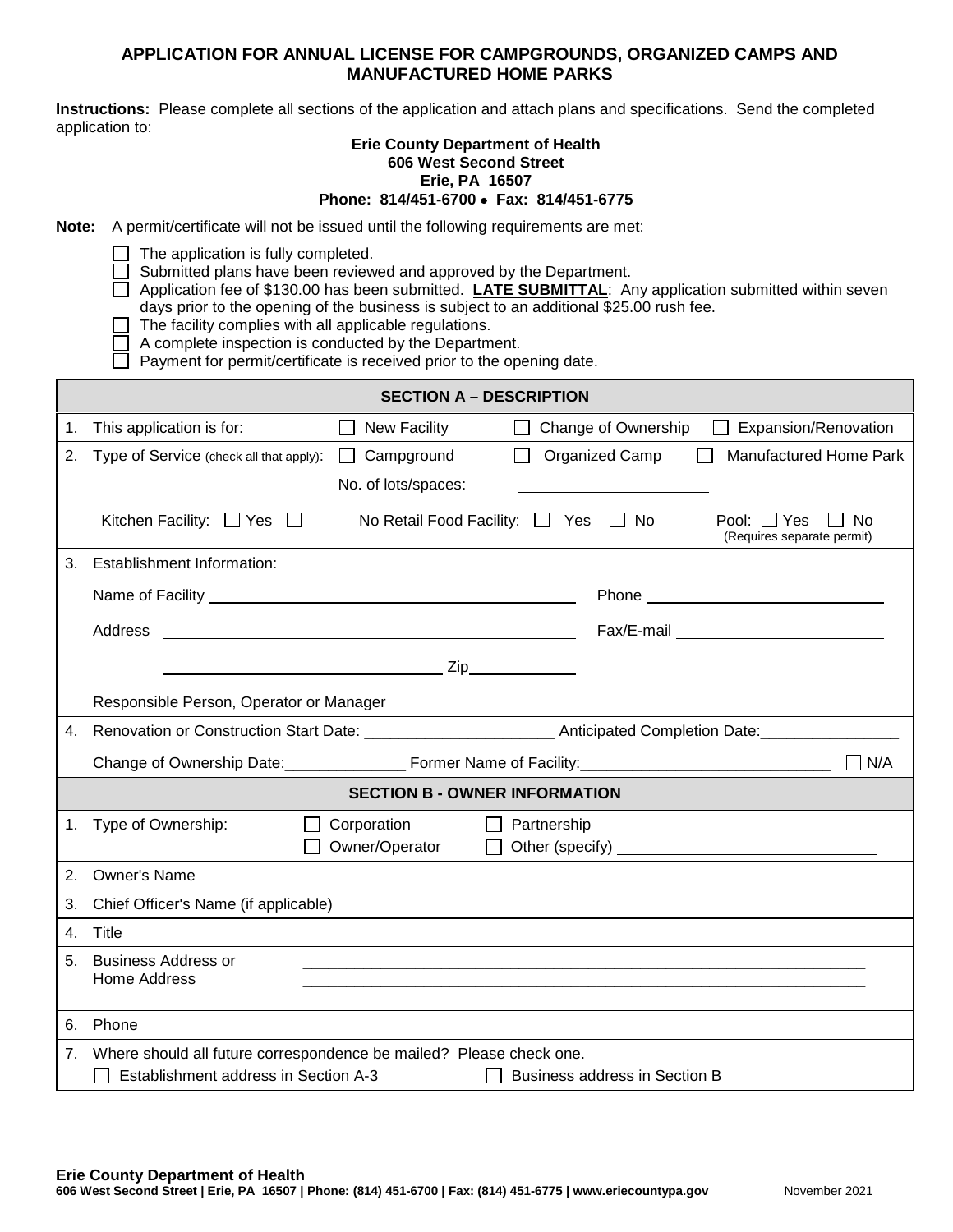| <b>TYPE OF WATER SUPPLY</b>                                                                                                                                                                                                    |  |  |  |  |  |  |  |  |
|--------------------------------------------------------------------------------------------------------------------------------------------------------------------------------------------------------------------------------|--|--|--|--|--|--|--|--|
| Municipal:<br>$\Box$ Yes<br>    No<br>If no, complete the following:                                                                                                                                                           |  |  |  |  |  |  |  |  |
|                                                                                                                                                                                                                                |  |  |  |  |  |  |  |  |
| Is there presently a public water supply identification number for this facility? $\Box$ Yes<br>No                                                                                                                             |  |  |  |  |  |  |  |  |
|                                                                                                                                                                                                                                |  |  |  |  |  |  |  |  |
| Has a non-community water supply Brief Description Form been completed? $\Box$ Yes<br>No                                                                                                                                       |  |  |  |  |  |  |  |  |
| Type of Well: $\Box$ Drilled<br>Dug<br>$\mathbf{L}$                                                                                                                                                                            |  |  |  |  |  |  |  |  |
| Is disinfection provided? $\Box$ Yes<br>No.                                                                                                                                                                                    |  |  |  |  |  |  |  |  |
| <b>TYPE OF SEWAGE DISPOSAL</b>                                                                                                                                                                                                 |  |  |  |  |  |  |  |  |
| $\Box$ Yes<br>Municipal:<br>No<br>If no, complete the following:                                                                                                                                                               |  |  |  |  |  |  |  |  |
| $\Box$ Yes<br>On-Lot:<br>No                                                                                                                                                                                                    |  |  |  |  |  |  |  |  |
| Have City/Township/Borough zoning requirements been met?<br>Yes<br>No                                                                                                                                                          |  |  |  |  |  |  |  |  |
| Have City/Township/Borough code requirements (electrical, plumbing, building, etc.) been met? $\Box$ Yes<br><b>No</b>                                                                                                          |  |  |  |  |  |  |  |  |
|                                                                                                                                                                                                                                |  |  |  |  |  |  |  |  |
| Name of garbage and trash collector expression and the state of the state of the state of the state of the state of the state of the state of the state of the state of the state of the state of the state of the state of th |  |  |  |  |  |  |  |  |
|                                                                                                                                                                                                                                |  |  |  |  |  |  |  |  |

Application is hereby made for a permit/certificate to operate the described facility. By this application it is agreed that the facility will comply with all applicable ordinances and regulations including the requirement that I contact the Erie County Department of Health *before* starting any construction, renovations or major equipment purchase. It is further agreed that said establishment shall be open to inspection by the Erie County Department of Health. I also understand that the permit/certificate issued is NOT TRANSFERABLE. I hereby certify that I have applied for a sales and use tax license or exemption from the Pennsylvania Department of Revenue as of the date of this application. I also understand that any false representation is subject to penalty under 18 Pa. C.S. §4903 and 4904.

| Signature |  |
|-----------|--|
|           |  |

**Title** 

Date

| <b>Department Use Only</b>                                                                                                                                                                                                           |            |        |                    |  |  |  |  |
|--------------------------------------------------------------------------------------------------------------------------------------------------------------------------------------------------------------------------------------|------------|--------|--------------------|--|--|--|--|
| License Due Date <b>Santa Contract Contract Contract Contract Contract Contract Contract Contract Contract Control Contract Contract Contract Contract Contract Contract Contract Contract Contract Contract Contract Contract C</b> |            |        | Fee Classification |  |  |  |  |
| Plans Reviewed                                                                                                                                                                                                                       | Yes     No |        | Total              |  |  |  |  |
| <b>Plans Approved</b>                                                                                                                                                                                                                | $\Box$ Yes | l I No | Date Reviewed      |  |  |  |  |